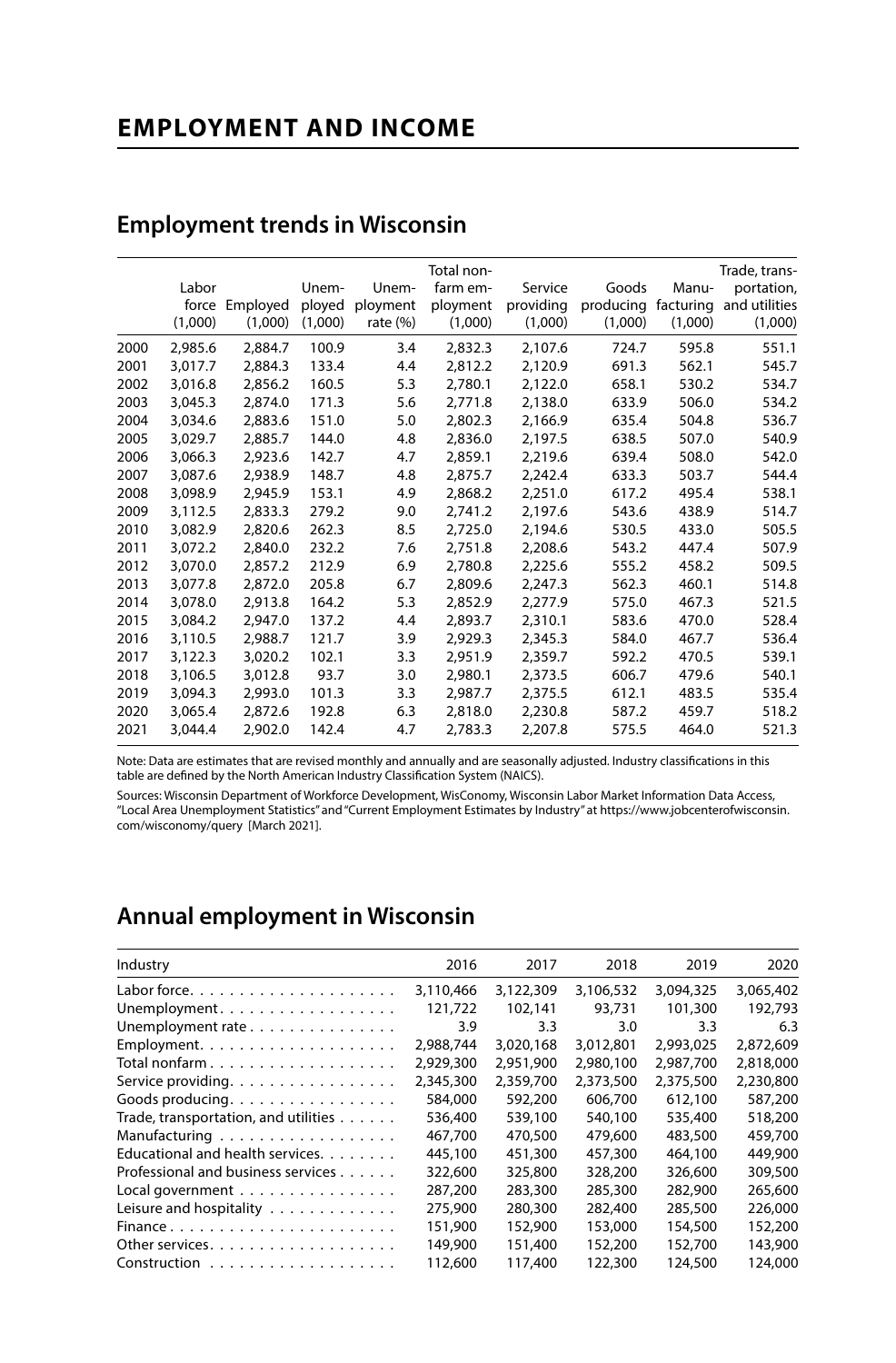#### **Annual employment in Wisconsin,** continued

| Industry                                              | 2016   | 2017   | 2018   | 2019   | 2020   |
|-------------------------------------------------------|--------|--------|--------|--------|--------|
| State government $\ldots \ldots \ldots \ldots \ldots$ | 98.200 | 98.800 | 98.800 | 97.600 | 89,800 |
|                                                       | 49.100 | 47.900 | 47.200 | 47.100 | 44,900 |
| Federal government                                    | 29,000 | 29,000 | 29.100 | 29.300 | 30,800 |
| Mining and logging                                    | 3,800  | 4.300  | 4.700  | 4.200  | 3,500  |

Note: Industry classifications in this table are defined by the North American Industry Classification System (NAICS).

Source: Wisconsin Department of Workforce Development, WisConomy, Wisconsin Labor Market Information Data Access, "Local Area Unemployment Statistics" and "Current Employment Estimates by Industry" at https://www.jobcenterofwisconsin. com/wisconomy/query [March 2021].

## **Manufacturing employment in Wisconsin**

| Industry group                              | 2016    | 2017    | 2018    | 2019    | 2020    |
|---------------------------------------------|---------|---------|---------|---------|---------|
|                                             | 280,000 | 280,300 | 287,200 | 289,100 | 269,300 |
| Fabricated metal product manufacturing.     | 72,900  | 73,600  | 76,500  | 77,900  | 71,400  |
| Machinery manufacturing                     | 65,500  | 65,100  | 66,900  | 67,400  | 63,200  |
| Transportation equipment manufacturing      | 26,700  | 26,800  | 26,200  | 26,000  | 24,000  |
| Electrical equipment and appliances.        | 23,700  | 23,800  | 24,300  | 24,900  | 24,000  |
| Wood product manufacturing.                 | 17,500  | 17,600  | 17,900  | 17,700  | 16,800  |
|                                             | 187.700 | 190.100 | 192.400 | 194,400 | 190,300 |
| Food manufacturing                          | 68,500  | 70,900  | 72,800  | 74,500  | 75,800  |
| Plastics and rubber products manufacturing. | 32,200  | 32,800  | 33,600  | 33,600  | 32,100  |
| Paper manufacturing                         | 30,400  | 29,900  | 29,600  | 29,300  | 28,000  |
| Printing and related support activities.    | 29,700  | 29,000  | 28,200  | 28,000  | 25,700  |
|                                             | 467,700 | 470,400 | 479,600 | 483,500 | 459,600 |

Source: Wisconsin Department of Workforce Development, WisConomy, Wisconsin Labor Market Information Data Access, "Current Employment Estimates by Industry" at https://www.jobcenterofwisconsin.com/wisconomy/query [March 2021].

## **Wisconsin personal income**

|                                             |               | Per capita personal income <sup>2</sup> |                          |
|---------------------------------------------|---------------|-----------------------------------------|--------------------------|
| Personal income<br>(mil. dol.) <sup>1</sup> | Amount (dol.) | State rank                              | % of national<br>average |
| 1,723.3                                     | 548           | 21                                      | 92                       |
| 3,527.0                                     | 1,191         | 22                                      | 96                       |
| 5,209.0                                     | 1,515         | 24                                      | 100                      |
| 6.955.7                                     | 1.891         | 21                                      | 98                       |
| 8.994.3                                     | 2.270         | 20                                      | 99                       |
| 11,798.4                                    | 2.788         | 22                                      | 98                       |
| 17,648.8                                    | 3,988         | 25                                      | 95                       |
| 27,872.0                                    | 6.099         | 26                                      | 96                       |
| 47,282.0                                    | 10.034        | 23                                      | 99                       |
| 66.276.7                                    | 13,960        | 27                                      | 95                       |
| 90.431.2                                    | 18,438        | 24                                      | 94                       |
| 119,327.1                                   | 23,015        | 21                                      | 98                       |
| 159,326.0                                   | 29,648        | 19                                      | 97                       |
| 190,975.8                                   | 34,434        | 23                                      | 96                       |
| 221.909.7                                   | 38,997        | 24                                      | 96                       |
| 269,952.1                                   | 46.859        | 24                                      | 96                       |
| 274,764.7                                   | 47,598        | 23                                      | 95                       |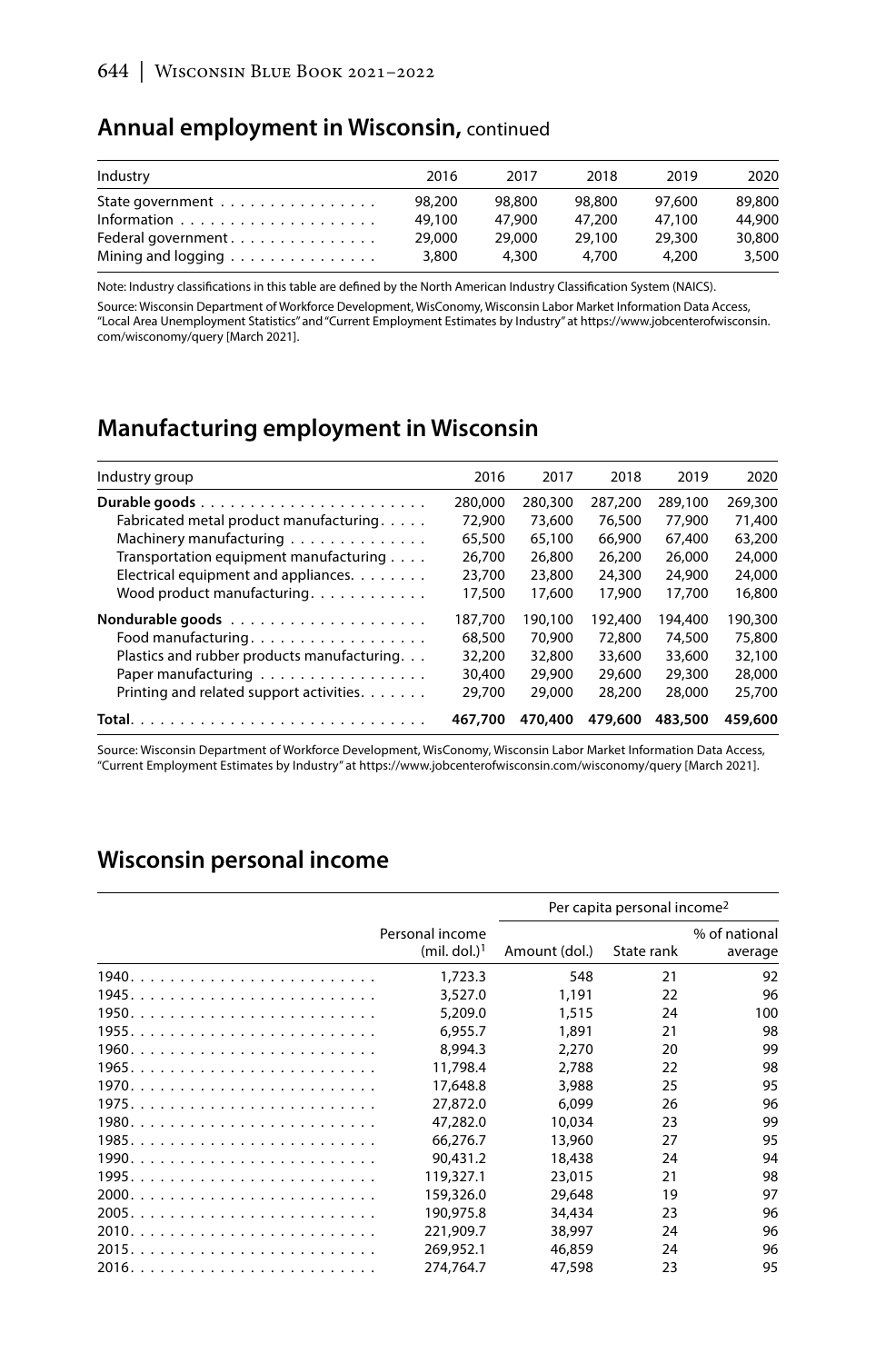#### **Wisconsin personal income,** continued

|                 | Per capita personal income <sup>2</sup> |     |                          |  |  |
|-----------------|-----------------------------------------|-----|--------------------------|--|--|
| Personal income | $(mil. dol.)1$ Amount (dol.) State rank |     | % of national<br>average |  |  |
| 285,249.9       | 49.264                                  | 23  | 95                       |  |  |
| 299,827.0       | 51,628                                  | -23 | 95                       |  |  |
| 309,909.3       | 53,227                                  | 24  | 94                       |  |  |

1. Personal income includes all forms of income received by persons from business establishments; federal, state, and local governments; households and institutions; and foreign countries. Allowance is made for "in-kind" income not received as cash. 2. Per capita personal income is total personal income divided by total midyear population.

Source: U.S. Department of Commerce, Bureau of Economic Analysis, Regional Data, "SAINC1: Personal Income Summary: Personal Income, Population, Per Capita Personal Income," 2019 and prior editions at https://apps.bea.gov/itable/iTable. cfm?ReqID=70&step=1 [March 2021].

### **Wisconsin personal income, by industry**

|                                                  | 2015       | 2016       | 2017       | 2018       | 2019       |
|--------------------------------------------------|------------|------------|------------|------------|------------|
|                                                  |            |            |            |            |            |
| Industry                                         | (mil.dol.) | (mil.dol.) | (mil.dol.) | (mil.dol.) | (mil.dol.) |
| $Services1$                                      | 63.989     | 66.541     | 68.814     | 72.617     | 75.417     |
|                                                  | 34,933     | 34,248     | 35,696     | 37,324     | 38,522     |
| Government and government enterprises            | 28.457     | 28.665     | 28,865     | 29.778     | 30.832     |
| Finance and insurance                            | 11.428     | 12,146     | 12,720     | 13,025     | 13,451     |
|                                                  | 11,320     | 11.444     | 11.727     | 12,038     | 12,330     |
|                                                  | 11,245     | 11.661     | 12,523     | 13,224     | 13.744     |
| Wholesale trade                                  | 9.865      | 10.040     | 10.648     | 11,279     | 11,212     |
| Transportation and warehousing                   | 6.915      | 6.936      | 7.242      | 7.563      | 8.023      |
|                                                  | 4,506      | 4.474      | 4,586      | 4.825      | 5,225      |
|                                                  | 2.697      | 1.835      | 1.745      | 1.739      | 2.507      |
| Real estate and rental and leasing $\dots \dots$ | 2.996      | 3.152      | 2.933      | 3.077      | 3.241      |
|                                                  | 1,635      | 1,568      | 1,647      | 1,653      | 1,656      |
| Forestry, fishing, and related activities.       | 629        | 656        | 642        | 612        | 657        |
| Mining, quarrying, and oil and gas extraction    | 312        | 262        | 309        | 407        | 365        |
| Total <sup>2</sup>                               | 269,952    | 274,765    | 285,250    | 299,827    | 309,909    |

1. Services includes the following NAICS classification categories: professional, scientific and technical services; management of companies and enterprises; administrative and waste management services; educational services; health care and social assistance; arts, entertainment, and recreation; accommodation and food services; and other services (except government). 2. Total may not add due to rounding.

Source: U.S. Department of Commerce, Bureau of Economic Analysis, Regional Data, "SAINC5: Personal Income by Major Component and Earnings by Industry" at https://apps.bea.gov/itable/iTable.cfm?ReqID=70&step=1 [March 2021].

# **Wisconsin adjusted gross income**

|                               |                              | per return AGI |         |         |         |         |                           |  |  |  |  |
|-------------------------------|------------------------------|----------------|---------|---------|---------|---------|---------------------------|--|--|--|--|
| County                        | $2019$ AGI <sup>1</sup> (\$) | 2015(5)        | 2016(5) | 2017(5) | 2018(5) | 2019(5) | 2019<br>rank <sup>2</sup> |  |  |  |  |
| Adams                         | 395.474.678                  | 35,544         | 36.292  | 38,307  | 38,287  | 39.659  | 70                        |  |  |  |  |
| Ashland.                      | 319,821,794                  | 36,628         | 37,658  | 38,219  | 41.038  | 41.616  | 68                        |  |  |  |  |
| Barron. $\ldots$ .            | 1.159.266.874                | 43,293         | 44,329  | 46.537  | 49.036  | 48,424  | 47                        |  |  |  |  |
| Bayfield                      | 404,312,647                  | 46.466         | 44,402  | 46,050  | 52,404  | 51,205  | 39                        |  |  |  |  |
| $Brown. \ldots \ldots \ldots$ | 9,263,166,900                | 59,421         | 61,239  | 62,528  | 65.652  | 68,385  | 7                         |  |  |  |  |
| Buffalo                       | 334.961.044                  | 40.732         | 40.861  | 41.796  | 43,518  | 48,778  | 45                        |  |  |  |  |
| Burnett                       | 359.944.765                  | 38,158         | 39,356  | 40.392  | 44,341  | 47.878  | 52                        |  |  |  |  |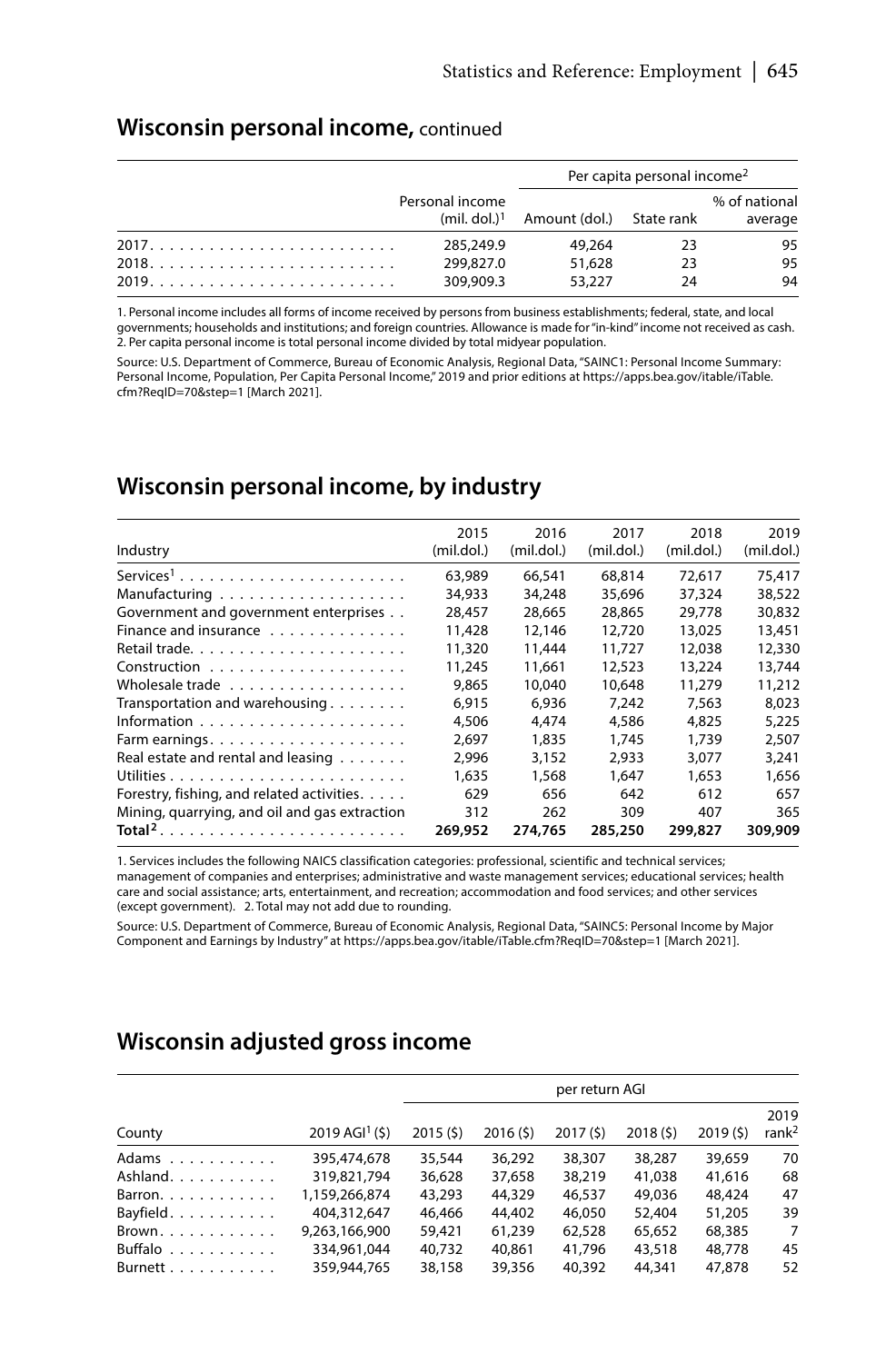# **Wisconsin adjusted gross income,** continued

|                                      |                              | per return AGI   |                  |                  |                  |                  |                   |
|--------------------------------------|------------------------------|------------------|------------------|------------------|------------------|------------------|-------------------|
|                                      |                              |                  |                  |                  |                  |                  | 2019              |
| County                               | $2019$ AGI <sup>1</sup> (\$) | 2015(5)          | 2016(5)          | 2017(5)          | 2018 (\$)        | 2019 (\$)        | rank <sup>2</sup> |
| Calumet                              | 1,675,041,878                | 62,299           | 62,718           | 63,548           | 66,857           | 71,461           | 6                 |
| Chippewa $\ldots \ldots \ldots$      | 1,686,171,432                | 47,585           | 49,686           | 51,372           | 54,180           | 53,308           | 34                |
| Clark.                               | 742,908,648                  | 42,578           | 40,838           | 45,156           | 47,758           | 49,056           | 44                |
| Columbia.                            | 1,779,242,455                | 50,928           | 52,614           | 55,170           | 55,429           | 57,771           | 20                |
| $C$ rawford $\ldots \ldots \ldots$   | 344,607,020                  | 39,526           | 41,574           | 43,320           | 45,035           | 43,704           | 66                |
| Dane                                 | 23,079,067,093               | 68,051           | 70,303           | 72,928           | 75,399           | 79,597           | 3                 |
| Dodge $\dots\dots\dots\dots$         | 2,389,985,479                | 49,139           | 49,596           | 51,596           | 53,324           | 55,255           | 26                |
| Door.                                | 949,438,297                  | 50,845           | 51,463           | 54,808           | 57,215           | 59,608           | 15                |
| Douglas. $\ldots$ .                  | 1,074,513,235                | 44,577           | 45,106           | 45,675           | 48,685           | 49,560           | 42                |
| Dunn                                 | 1,106,632,171                | 46,468           | 46,967           | 50,807           | 53,201           | 54,061           | 31                |
| Eau Claire.                          | 3,235,857,431                | 57,602           | 54,543           | 57,056           | 60,409           | 62,437           | 10                |
| Florence                             | 100,934,054                  | 40,881           | 44,776           | 43,900           | 46,318           | 47,409           | 54                |
| Fond du Lac                          | 3,057,967,955                | 53,402           | 53,666           | 56,779           | 57,867           | 58,791           | 16                |
| Forest.                              | 177,583,647                  | 35,160           | 35,742           | 37,544           | 39,583           | 40,059           | 69                |
| Grant                                | 1,110,927,174                | 41,690           | 41,841           | 43,177           | 45,684           | 47,500           | 53                |
| Green                                | 1,102,935,070                | 52,928           | 52,040           | 55,858           | 56,107           | 58,199           | 19                |
| Green Lake                           | 489,149,531                  | 51,836           | 44,759           | 46,745           | 48,141           | 50,449           | 41                |
| lowa                                 | 690,878,913                  | 50,263           | 50,837           | 52,209           | 54,019           | 57,041           | 23                |
| $lron \dots \dots \dots \dots \dots$ | 143,487,956                  | 37,477           | 38,702           | 39,836           | 41,191           | 45,037           | 60                |
| Jackson                              | 453,797,659                  | 40,717           | 43,113           | 43,116           | 44,187           | 48,618           | 46                |
| Jefferson                            | 2,371,340,481                | 50,124           | 50,421           | 56,012           | 55,556           | 56,634           | 25                |
| Juneau                               | 571,685,011                  | 38,654           | 39,136           | 41,147           | 42,821           | 44,586           | 64<br>21          |
| Kenosha                              | 4,845,644,974                | 51,439           | 52,410           | 53,570           | 56,076           | 57,680           | 27                |
| Kewaunee                             | 576,787,162<br>3,492,436,293 | 48,885<br>53,781 | 48,394<br>54,610 | 50,956<br>56,217 | 51,533           | 55,074<br>58,753 | 17                |
| La Crosse<br>$L$ afayette $\ldots$   | 377,732,451                  | 41,924           | 42,075           | 42,904           | 57,861<br>48,950 | 48,396           | 48                |
| $L$ anglade                          | 440,209,224                  | 39,353           | 40,203           | 41,182           | 43,061           | 44,696           | 61                |
| Lincoln                              | 719,863,780                  | 46,188           | 44,994           | 46,158           | 48,081           | 49,279           | 43                |
| Manitowoc.                           | 2,198,864,135                | 49,208           | 48,594           | 54,314           | 53,267           | 53,848           | 32                |
| Marathon.                            | 4,345,789,540                | 55,310           | 57,027           | 57,099           | 59,993           | 62,278           | 11                |
| Marinette.                           | 947,122,220                  | 40,965           | 41,483           | 42,162           | 44,447           | 44,680           | 62                |
| Marquette                            | 365,200,990                  | 38,216           | 40,010           | 42,631           | 44,876           | 46,701           | 58                |
| Menominee                            | 47,033,256                   | 19,003           | 17,164           | 7,415            | 20,261           | 23,423           | 72                |
| Milwaukee                            | 25,758,031,107               | 48,533           | 49,692           | 50,516           | 53,380           | 54,920           | 29                |
| Monroe                               | 1,031,009,202                | 42,927           | 43,661           | 45,432           | 46,561           | 47,093           | 56                |
| $O$ conto $\ldots$                   | 1,012,451,722                | 47,394           | 48,296           | 49,069           | 51,963           | 53,700           | 33                |
| Oneida                               | 1,064,784,864                | 46,809           | 51,505           | 48,710           | 52,711           | 55,008           | 28                |
| Outagamie                            | 6,496,997,390                | 58,774           | 60,762           | 62,398           | 63,894           | 65,444           | 8                 |
| Ozaukee                              | 5,169,647,308                | 99,050           | 99,649           | 102,425          | 107,155          | 111,890          | $\mathbf{1}$      |
| Pepin $\ldots \ldots \ldots$         | 193,806,712                  | 50,151           | 48,706           | 52,444           | 60,523           | 54,348           | 30                |
| Pierce $\ldots \ldots \ldots \ldots$ | 1,289,816,465                | 58,918           | 57,791           | 58,999           | 63,918           | 64,867           | 9                 |
| Polk                                 | 1,159,063,450                | 46,111           | 46,335           | 47,955           | 50,873           | 52,135           | 37                |
| Portage                              | 1,991,153,674                | 51,402           | 51,056           | 52,738           | 54,930           | 56,738           | 24                |
| Price                                | 308,972,187                  | 39,992           | 40,348           | 40,992           | 43,133           | 43,851           | 65                |
| Racine.                              | 5,687,998,345                | 52,380           | 53,002           | 54,073           | 56,886           | 57,265           | 22                |
| Richland                             | 350,960,450                  | 39,631           | 40,139           | 42,415           | 45,081           | 44,657           | 63                |
| Rock                                 | 5,033,875,821                | 48,142           | 50,800           | 54,847           | 57,144           | 60,720           | 12                |
| Rusk.                                | 263,335,927                  | 35,734           | 36,261           | 37,534           | 39,993           | 39,475           | 71                |
| St. Croix.                           | 3,411,381,937                | 68,133           | 68,823           | 70,628           | 75,912           | 75,165           | $\overline{4}$    |
| Sauk.                                | 1,852,159,992                | 47,398           | 47,658           | 49,560           | 53,335           | 53,229           | 35                |
| Sawyer                               | 362,758,033                  | 38,373           | 40,562           | 40,509           | 43,398           | 43,595           | 67                |
| Shawano                              | 942,732,828                  | 41,421           | 41,340           | 44,768           | 45,731           | 47,222           | 55                |
| Sheboygan. $\ldots$ .                | 3,540,202,389                | 53,311           | 53,418           | 55,348           | 56,875           | 58,237           | 18<br>51          |
| $Taylor \ldots \ldots \ldots \ldots$ | 445,516,575                  | 44,184           | 43,706           | 45,345           | 46,552           | 47,915           | 40                |
| Trempealeau<br>Vernon                | 755,042,516<br>648,712,129   | 48,587<br>42,168 | 44,875<br>42,004 | 46,649           | 48,979<br>45,477 | 50,478<br>47,052 | 57                |
| Vilas                                | 562,188,827                  | 40,998           | 45,135           | 43,827<br>43,819 | 48,453           | 48,170           | 50                |
| Walworth.                            | 3,135,844,088                | 54,723           | 53,804           | 55,567           | 58,923           | 60,527           | 14                |
|                                      |                              |                  |                  |                  |                  |                  |                   |